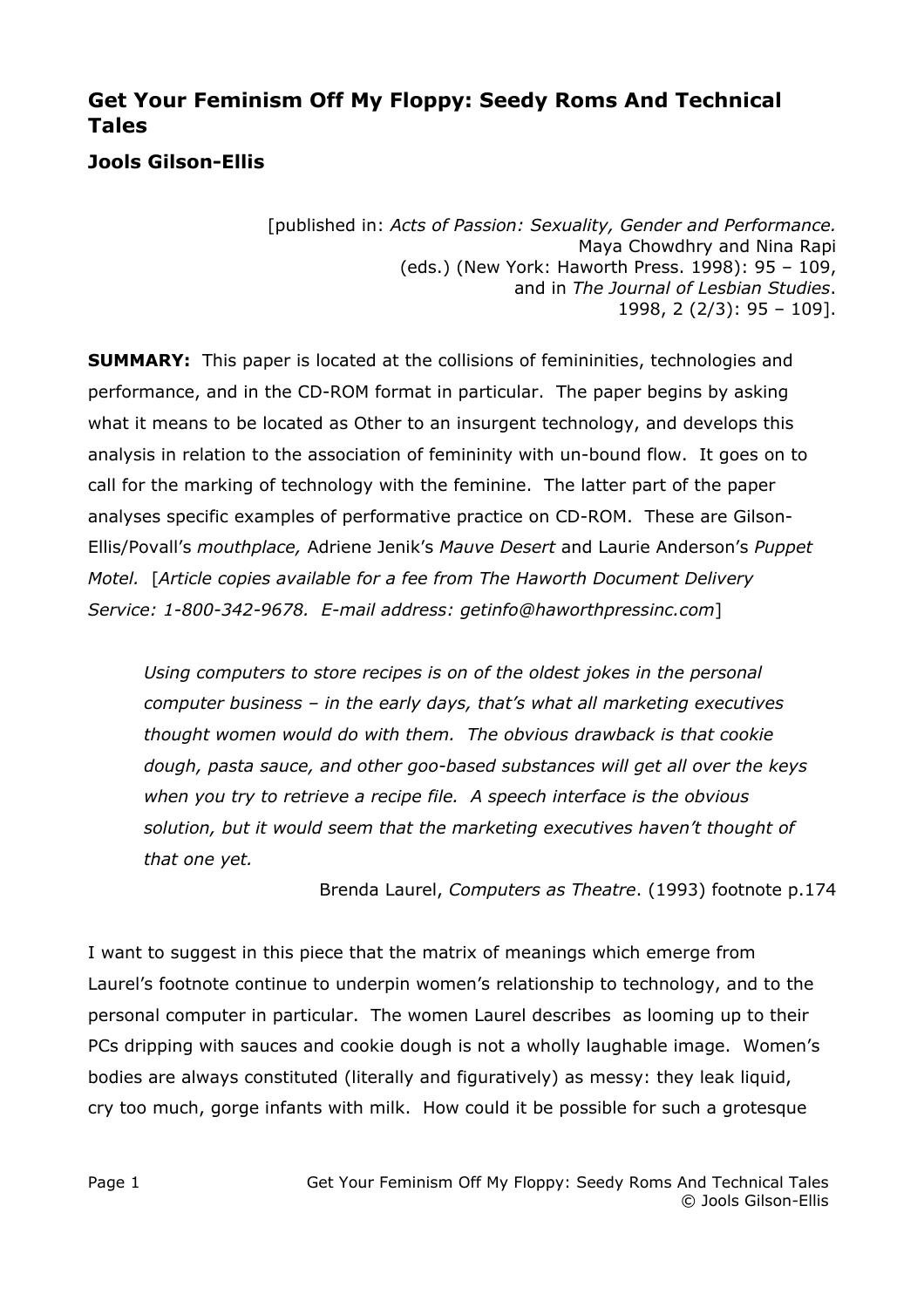notion of the feminine to seriously engage with new technology? And what is it about CD-ROM as a format that has relevance for a performative feminist politics?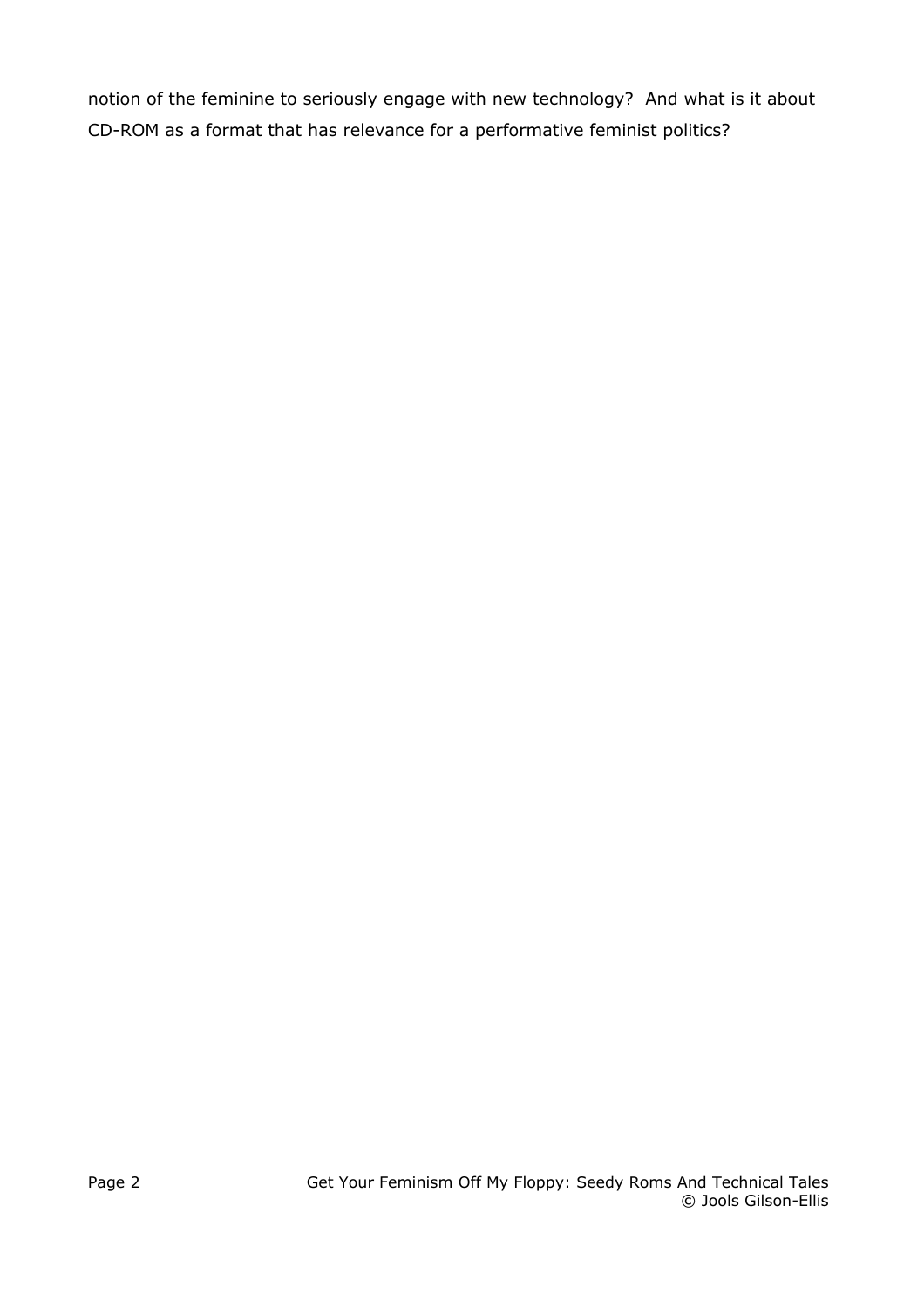### **GIRL MEETS COMPUTER**

Feminine corporeality is frequently characterized as blurring the bodily boundary of where she is and where she is not. $1$  It is as if her body is somehow culturally unbounded, liable to seepage and therefore dangerous to electronics. Mary Douglas's early work on structurations of pollution and taboo in *Purity and Danger2* analyzed the ways in which rituals of cleanliness articulate deep-rooted fears and ways of understanding the world within cultures. Douglas described dirt as disorder, as matter out of place, a cultural sign rather than absolute filth. These are important points for a politics of re-inscription, since the female body is popularly categorized as a site of disorder. Elizabeth Grosz develops Douglas's analysis in her book *Volatile Bodies*, 3 and asks, "Can it be that in the West, in our time, the female body has been constructed not only as lack or absence but with more complexity, as a leaking, uncontrollable, seeping liquid; as formless flow; as viscosity…"4 Grosz does not suggest this is how women are, but that "women's corporeality is inscribed as a mode of seepage.<sup>"5</sup> If we return to the opening quote, this is certainly the case. The woman conjured by Laurel seeps 'goo' onto her keyboard; her body just hasn't got any edges. Laurel's response to the "oldest joke in the personal computer business" is not to deconstruct the image of the woman with her hands covered in cookie dough looking plaintively at her computer, but to suggest a speech interface as a solution to her dilemma. If this woman can operate her PC without actually touching it, then there is less likelihood perhaps of the technology being engulfed by her terrible femininity. By having her speak to her PC she remains connected to orality and passivation and separated from the technology.<sup>6</sup>

In this piece I am interested in a radical re-working of the relationship between the feminine and technology. I write this without interest in prescription, but as a call to forge new ways of marking the technology, or turning it to our needs; in the words of Donna Haraway to wrought a feminine cyborg practice by "seizing the tools to mark the world that marked (us) as other.<sup>"7</sup> Such a practice would be located at the collisions of femininities, technologies and performance. What does it mean to be located as Other to and insurgent technology? What kind of interactive technologies are being developed out of curious clash? How might sexuality be inscribed in such a medium? What are the implications of these questions for a performative feminist

Page 3 Get Your Feminism Off My Floppy: Seedy Roms And Technical Tales © Jools Gilson-Ellis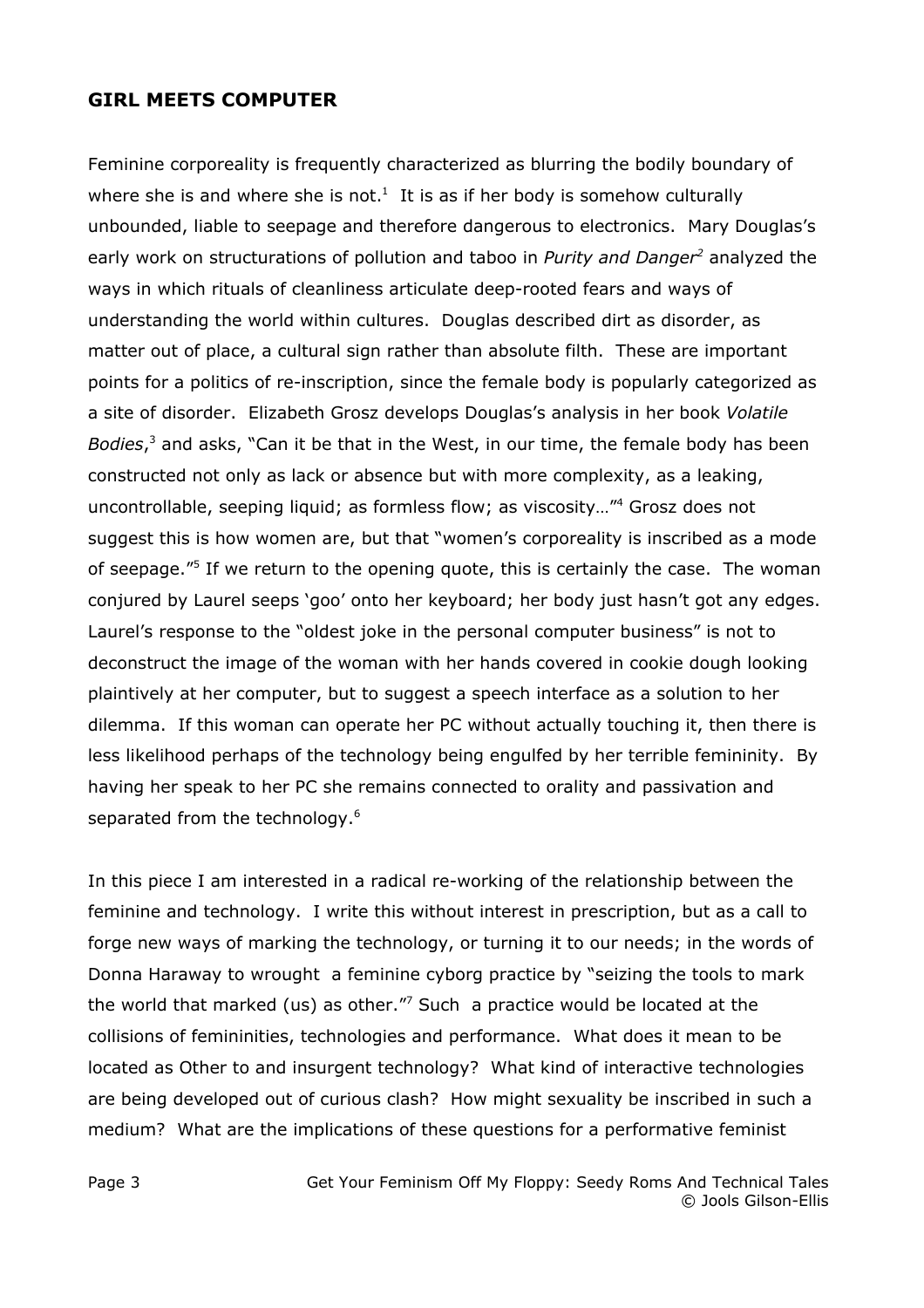politics? I want to argue that such a collision is likely to be/should be irreverent, provisional, contingent; greedy for skills, and out for what it can get.

Furthermore, moreover and also, I want to argue for revelling in the worst fears of a femininity conjured as monstrous, for taking such images for the fakes they are, in *pleasure;* to argue that we were never *that*, that we were somehow culturally misrepresented, and at the same time hinting that we might just be far far more terrible than has yet been possible to signify. That she should absolutely bring the pasta sauce to the keyboard, design a wipe-down terminal, make work out of the ordinary and the fantastic, become the marketing executive as well as the hacker. Her perspective is desperately lacking in the programming, design, and content of digital media; I miss the audacity of the excluded, I miss the things it wouldn't occur to me to write here.

I want to argue for a way of thinking that refuses to see bodies and technology as antithetical. Haraway is there before me:. "By the late twentieth century, our time, a mythic time, we are all chimeras, theorized and fabricated hybrids of machine and organism: in short we are cyborgs. The cyborg is our ontology; it gives us our politics."<sup>8</sup> I would suggest that Haraway intends in this comment not to call for vision implants or bionic limbs, but rather to articulate the complex matrix of our relation to technology, such that this relation is a flickering economy of exchange. We mark and are marked by technology. Point-and-click, for example, revolutionizes the way we approach retrieving information, we find such a gesture already in commercial advertisements, I find it in my dreams.

The dynamics of using a computer screen/keyboard\mouse are importantly different from the ways in which we 'use' or view film and television. We lounge *in front of* the telly, but *sit at a* computer screen.

Page 4 Get Your Feminism Off My Floppy: Seedy Roms And Technical Tales © Jools Gilson-Ellis The grammar of location is utterly different; a difference made in flesh. We rarely sit at a computer with anybody else. This small screen and our solitariness result in the possibility of an intimate viewing ("chimeras, theorized and fabricated hybrids of machine and organism"). Because we touch this technology, press language out of rows of lettered keys, send arrows roving over our screen, the binary of organic body/machine is affronted. I want to suggest in this paper that this 'touch' if the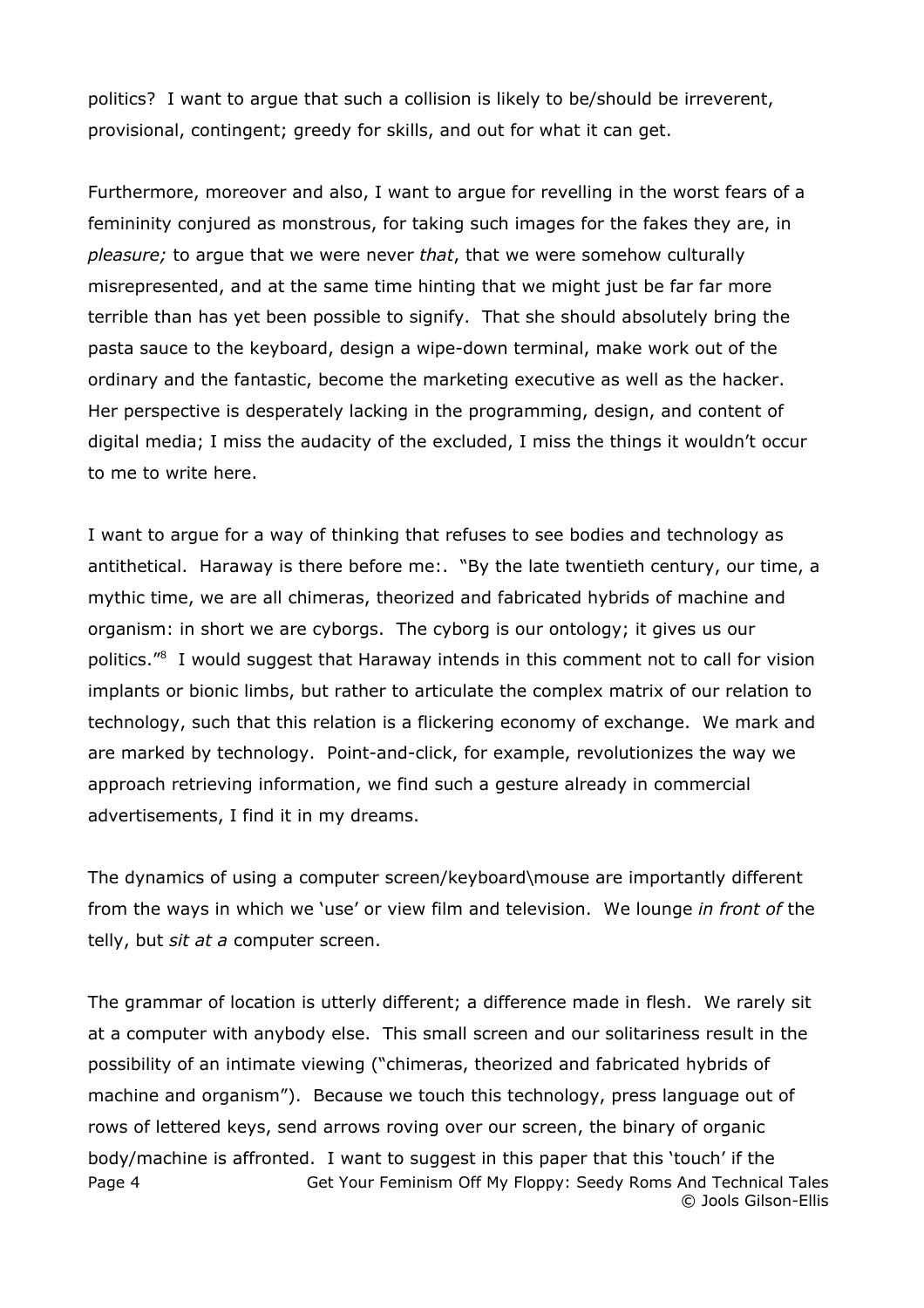physical body and the computer can participate in an inscription of sexuality. Such touches are gendered of course, with the tradition of the feminine associated with the organic body and the masculine with the technological mind. All the more reason then to re-work such touches to our own ends.

*Most women don't have a damn thing to put in their CD-ROM drives.9* Adriene Jenik

Adriene Jenik's aphorism articulately summarizes many women's irritation with/sense of exclusion from contemporary digital media. For CD-ROM this is an aesthetic arising largely from computer games and informational databases. Such environments are characterized by glossy visuals and search-and-destroy hectic clicking or by the calmer point-and-click demeanour of informational CD-ROMs. As a location for artwork, the format is relatively new. The distinctiveness of CD-ROMs that it is PC based, can function as a matrix of connecting image, sound, interactivity events, can, I would argue, evoke little worlds that are at once expansive and oddly connected. With imagination, the CD-ROM demands you learn how to navigate anew each time you view a work. I want to call for a fracturing of the dominant aesthetics in this medium, for women artists to make work through and about this medium, to ask for themselves what it is that this has got to do with them. This medium needs artists, and it needs that half of the world so often represented here as ingénue or amazon, most especially.

The latter part if this piece will analyze specific examples of performative practice on CD-ROM. These will be Adriene Jenik's *Mauve Desert*, Laurie Anderson's *Puppet Motel* and my own collaboration with Richard Povall-*mouthplace.*

# **MOUTHPLACE – JOOLS GILSON-ELLIS / RICHARD POVALL**

*mouthplace* is an artist's CD-ROM which takes the female mouth as its poetic focus, examining through visual, written and uttered texts the ways in which the female mouth is a site of contested

Page 5 Get Your Feminism Off My Floppy: Seedy Roms And Technical Tales © Jools Gilson-Ellis and contestable meanings. This project is the result of a collaboration with composer / programmer Richard Povall. We approached our collaboration with a desire to make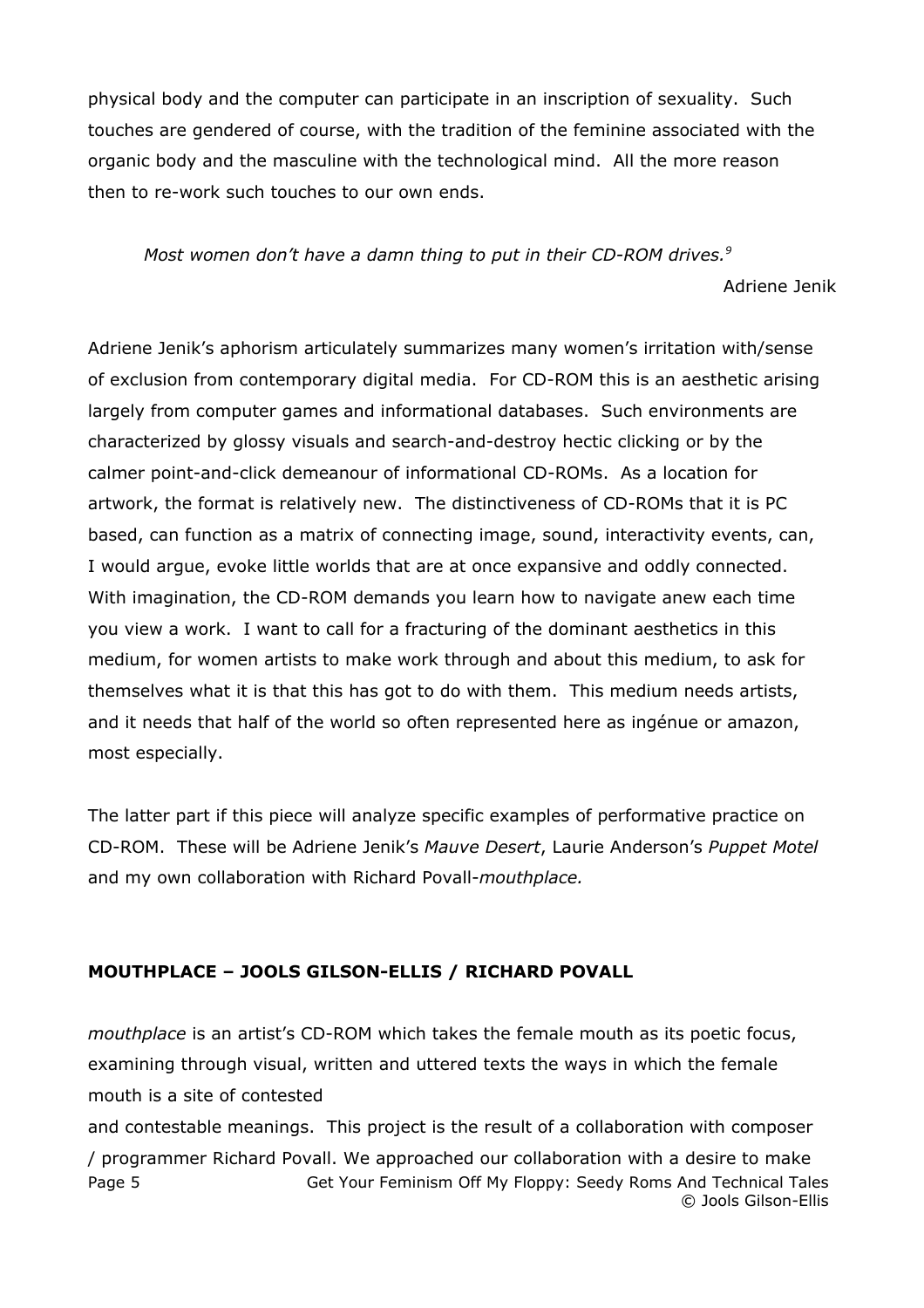a work which conjured traceries of the body and of the feminine body in particular. One strategy for achieving this was by refusing an aesthetic of computer-generated slickness, and working instead with painted text, hand animation, hand-writing, laughter, poetic text and the spoken and sung voice. When I sit and show *mouthplace* to someone, I find myself tapping the screen with my orange fingernails and chatting away, pointing to this place and that icon. The opening page of *mouthplace*, a place you must always return to, is a treated video still of me licking the inside of the screen. My saliva rests in little pools and bubbles. Such thematic and practical attraction to the liminal, to the separation of my body and its fluids from technology, led us to revel in such admixtures.

In a section of the CD-ROM linked specifically to sexuality, there is a site where a video loop runs of a woman's face under running water. This is an attempt to inscribe female sexual pleasure, an inscription particularly fraught in the field of the visual, and one especially so when using the image of the female face. The loop does not attempt to realistically represent such pleasure, rather it tries to blur the distinction between whose pleasure is being evoked, the woman in the frame or your own. She blinks under the flow of water, closes her eyes, but also returns your gaze. Beside this loop and far smaller is a still of a gazing eye from the same face. An eye that looks; if you click on this image, the computer selects a spoken text from a group of writings related to sexuality. Since this is a random choice, if you keep clicking you will eventually hear all the texts, but they will also repeat.

In another fork of the same section, there is a short piece that is simply a black screen with a hand-written 'HA HA HA' in it centre. The recorded voice is of a woman telling a dirty joke and losing it. This was not a staged descent into hysterical laughter, but one of those times in the studio where the joke and Richard's collapse into giggles at the mixing desk was just too much. I love the way this section marks the medium with the raucous female body. I love the sound of my laughter, and the odd understatement of the words 'HA HA HA' staring pertly back at you.

Page 6 Get Your Feminism Off My Floppy: Seedy Roms And Technical Tales © Jools Gilson-Ellis In "recipe", a site located within the motherhood section of the CD-ROM, there are two given elements: parallel video loops and a vocal composition. The third element is the user's control of the video loops. The vocal piece is composed by Richard Povall, but is made from a recording of my mother telling me how to make moussaka.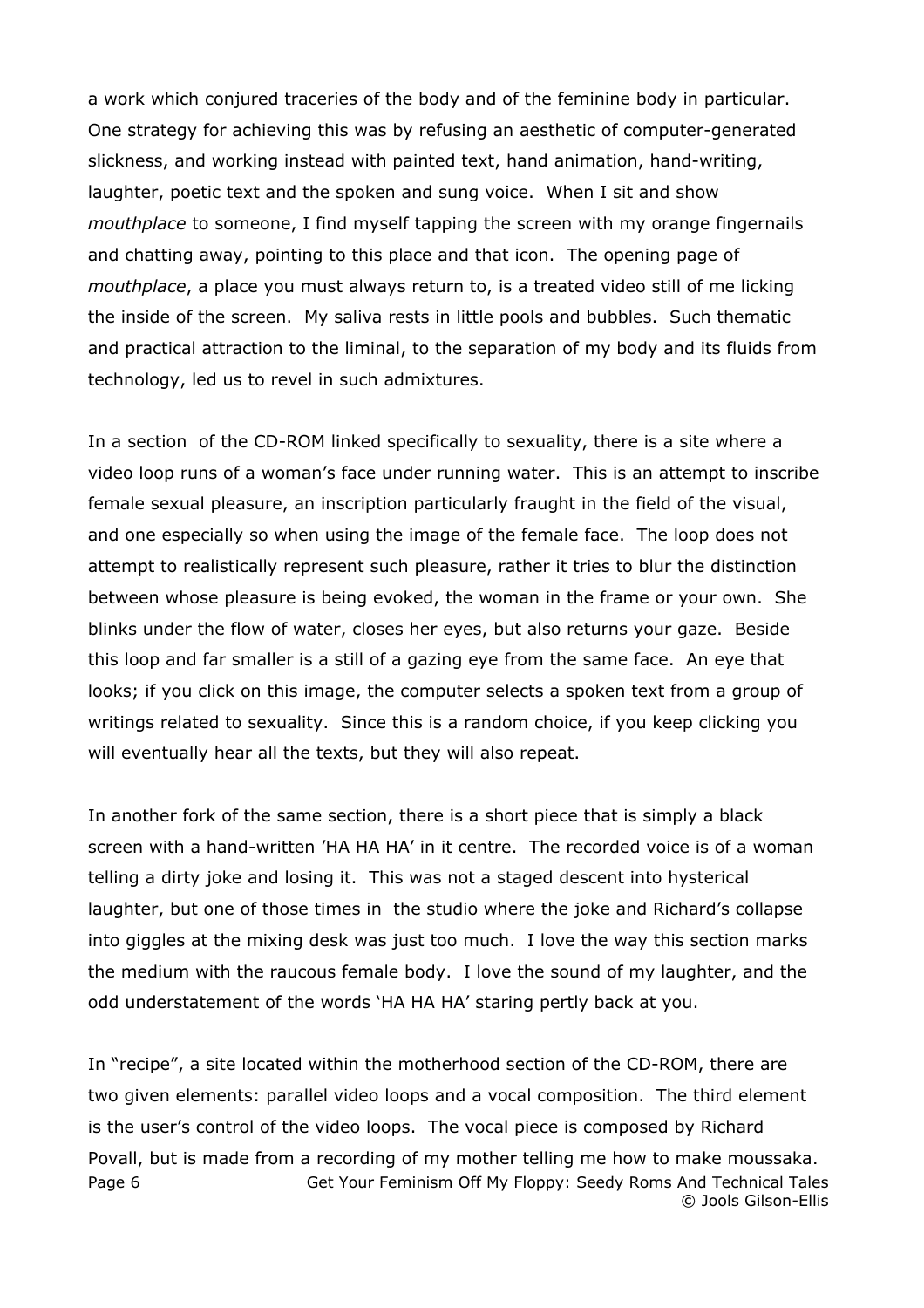My mum always knows the recipe, and here she grabs what is to hand (the microwave book) and translates for my imminent dinner guests. Her words are not staged for my CD-ROM, and they have the mark of the everyday about them; the mark of an ordinary act of love. The images which accompany this unheard text do not illustrate my mother's words, rather they connect with it oddly. One of the loops is of my friend Kate Cameron, oiling her big pregnant belly. The other shows Kate's daughter Beth touching the same belly. Whilst the vocal composition runs on in this section, the video loops do not loop unless the mouse is moved. Once you have the knack, you can make this pregnant woman caress her own belly, or her daughter do the same. As I move my mouse to let these video loops move, my actions are not parallel to running a tape and then re-winding it; there is no button to press for play/stop or rewind, no place to start, go-on and then watch again, rather my hand on this mouse must move in circles to bring Kate's hand into its own swirl. And I want to ask what is the nature of this touch; my fingers resting on plastic/Kate's hand following the contours of her roundness? This woman rubs her own belly, oblivious of me; she doesn't look at me looking. I am not interested in arresting agency from her. What I want is for the circular movements you must make on your mouse-pad to resonate physically in you. You can only watch this action, if you also make some trace of this action yourself.

It is this repetition of the action on the screen that alters the relationship between the one who sits hand-on-mouse, and the image f the woman before her. It is an odd image. I had never seen a woman do such a thing before I saw Kate do it. I find it and extraordinary and beautiful gesture. Her action is assertive and vigorous, like the kneading of dough, or like a thing done many times. And all the while, it is my mother who speaks-telling me how to layer vegetables, and sweat aubergine. In the other loop, we see Beth's small thumb-sucked hand touching the side of her mother's belly. It is an oddly tentative gesture beside Kate's own encompassing palm. The digital context for this artwork means that we can make a work where touches engender touches. The meanings and resonances of mothers and daughters/cooking and feeding are here woven out of the structures of this medium.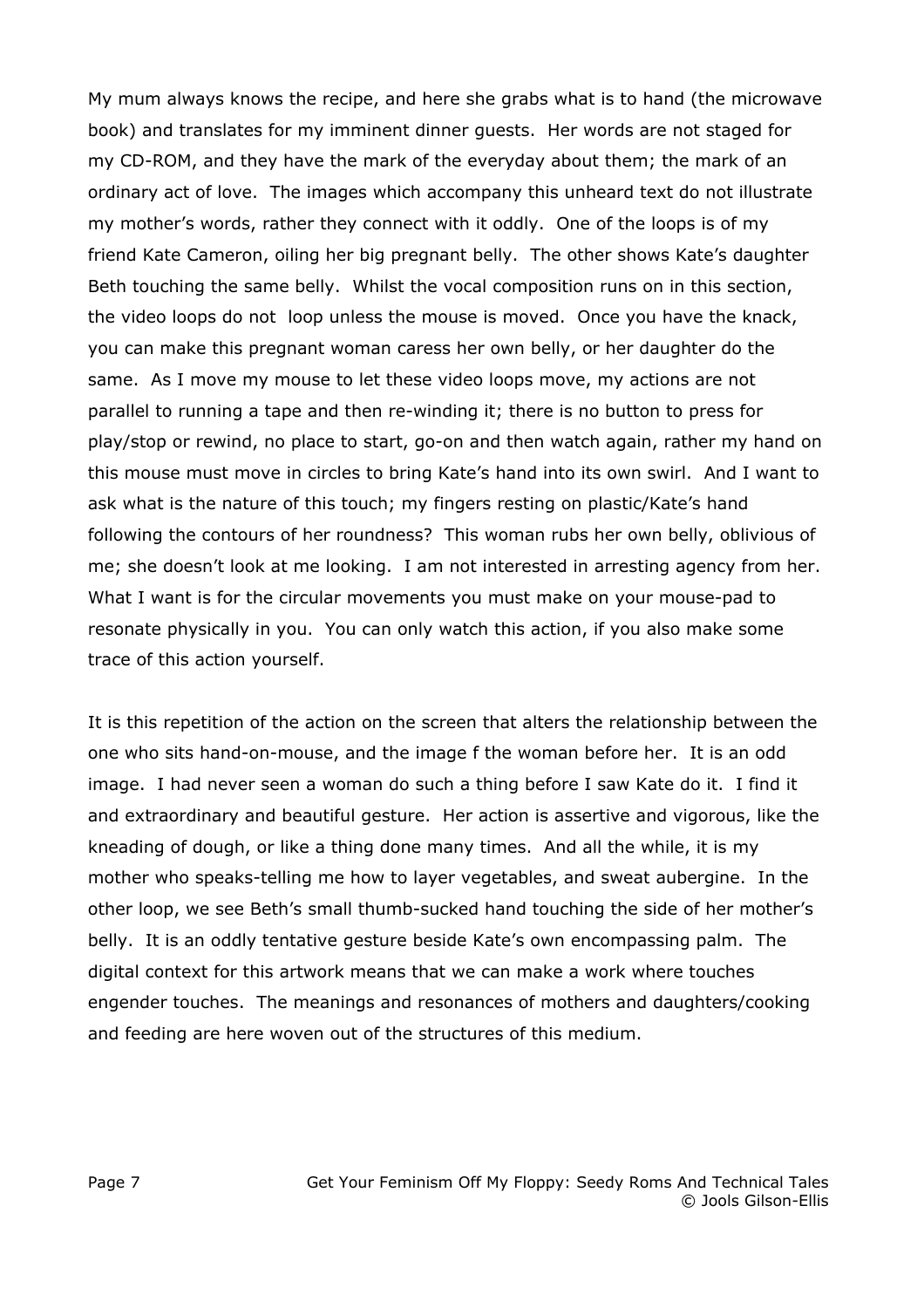## **MAUVE DESERT-ADRIENE JENIK**

*Mauve Desert* is a CD-ROM adaptation of the experimental novel *Le Desert Mauve* by Quebecois author Nicole Brossard. In the original novel by Brossard, Laure Angstelle has written a book about fifteen-year-old Melanie who takes the Arizona desert by storm in her mother's white Meteor. Driving through the desert Melanie escapes her mother, her mother's lover Lorna and the Mauve Motel. This 'book within a book' is found by Maude Laures, and translated by her into a version "coloured by danger and sensuality."<sup>10</sup> Jenik takes this translated novel about translation and translates it into a CD-Rom, and lived experience.

When you first go into Mauve Desert, your first destination after the intro. screen is a short video clip which captures Melanie leaving the Mauve Motel. This sequence becomes emblematic of Melanie's regular departures from the motel. Interestingly, Melanie is largely out of shot, heard but hardly ever seen, and though she is almost absent visually, the exchange focuses on her. Melanie grabs the car keys from the counter, blurs past the camera and leaves. As her mother calls after her we shift into the Meteor for the first time or the first time this visit. In lush frosted spiral-dripping mauve we sit in the back seat as Melanie drives. We can't see her face because she's driving, and we're behind. Three languages resonate out of synch. Three voices. My French and Spanish are not good enough to hear their meaning in the layering of languages. I have a friend who speaks five languages and listened to the intermingling of languages during Jenik's presentation at Chichester (July 1996), $^{11}$  and said how they were saying the same things differently. I imagine this as the shifting of understanding ("What drives you to understanding?" Jenik asks us). The voices are woven, out of synch, and they say the same things differently. I hear them as textures; the deep voice of the woman who speaks Spanish, with its cicada roll and spring and the fluid curvature of the French. And the English Melanie, invoking the desert in her girl-voice. Jenik uses the uttered language here as a way of driving understanding. The three women's voices are more than translated alternatives of the same thing; they are plural body marks. They comprise a gesture of difference. I hear in these voice/tongue minglings the articulation of a feminine aesthetic, here wrought in women's mouths, and composed like a planned haunting.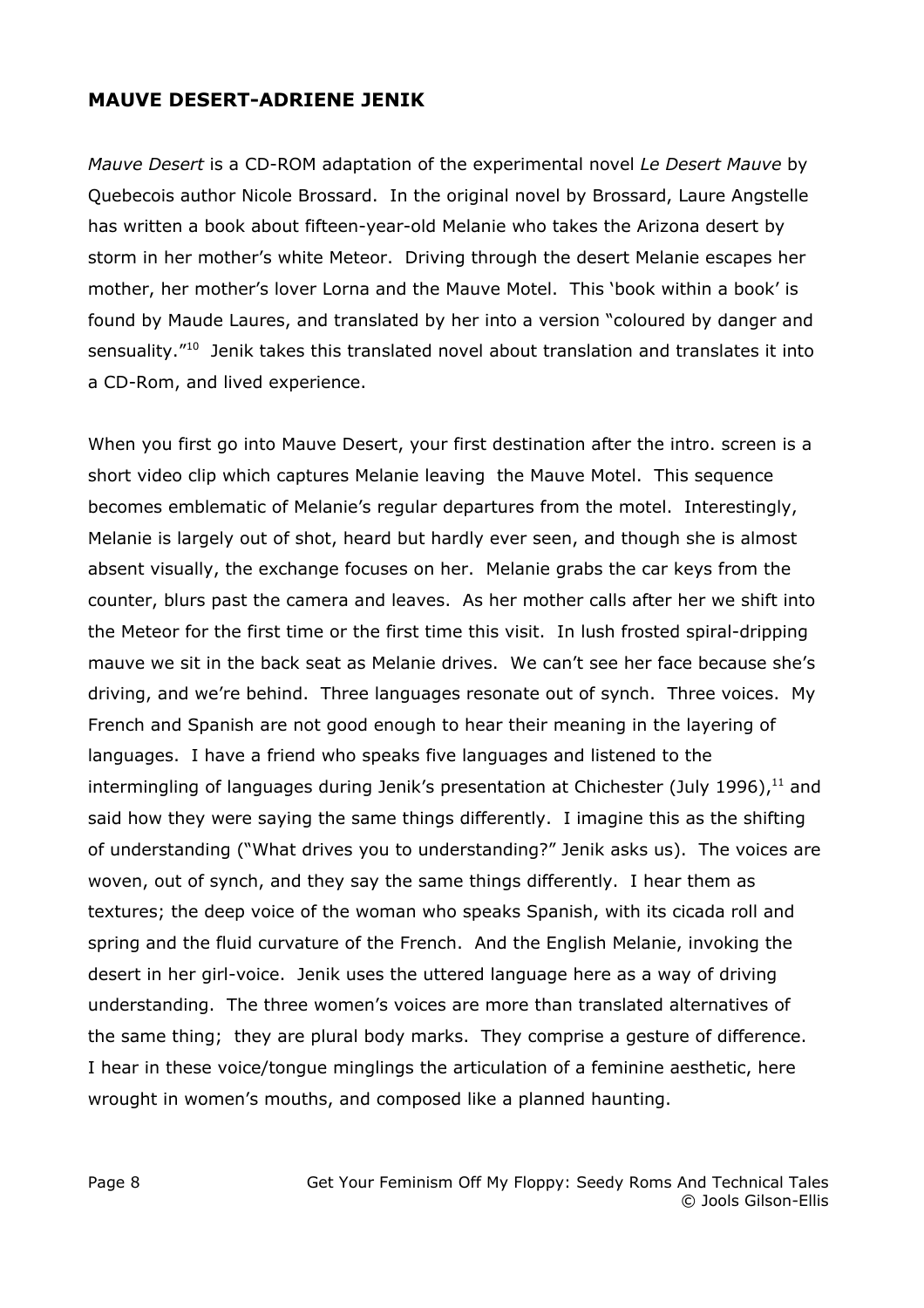Melanie's drives into the desert produce a structure of journeying. Jenik inscribes the very instructions of navigation with a haunting poetic hint that our journey is driven by Melanie's and our own obsessions. When I was researching this article, I was obsessed with trying to 'get it all'. I would try and be thorough-return repeatedly to the bar at the Red Arrow Motel to get the 'whole picture' from the fractured video clips that make up the story of Melanie's encounter with Angela Parkins. When there is the sound of gunfire, and the sudden cessation of dance music, Angela drops to the dance floor, which shifts into the swirl of desert dunes, as Melanie crouches beside her lover. And then suddenly we are in the car with Melanie. The density of three women speaking three languages rushes over me, and them we get closed up; the credits roll, and the sounds of the shots grip me like a half-heard story. What? What? These particular series of video clips comprise a narrative sequence. If you were less obsessional than I, you could cruise here briefly, listen to a young woman in a bar talking about the clientele-"a whole lot of accents"<sup>12</sup>-and leave. What is particular about the CD-ROM format is the possibility of designing a space of tentative viewing, it isn't that you don't watch the end of the movie, it's that you journey at various levels. (It is, consequently, a rich and evocative genre for adapting experimental novels). Since this work operates as a poetic, resonant text, this structure allows the various texts and textures (printed, hand-written, filmed, scanned, painted, vocalized and musical) to be enabled by this structure. My experience of viewing this CD-ROM is of a gradual unfolding, of a gathering of connections. The two women (Melanie and Angela) leave to "get some air" mid-seduction at the Red Arrow Motel. With the apparent conventionality of the structure of this seduction scene, one imagines that the women are off outside to face the brewing passion, and perhaps they are. But Jenik undoes the expectation of this scenario by locating a series of starlit, evocative conversations as Melanie's memories at the end of a couple of her drives (you click her eyes in the rear view mirror to access them). These conversations are charged poetic exchanges. The sexuality that resonates between the two women is inscribed in this language; it conjures the pang between them. The tone of these duets is contemplative; quit unlike the abandon of grooving on the dance floor inside the Red Arrow Motel. Their difference in tonal setting is also a difference in location and meaning. To get the Red Arrow Motel story out of Melanie and Angela, one goes to the Red Arrow Motel and clicks on bar or dance floor, and keeps returning until Angela is apparently shot, crumples to the dance floor, and we are made to leave. Finding

Page 9 Get Your Feminism Off My Floppy: Seedy Roms And Technical Tales © Jools Gilson-Ellis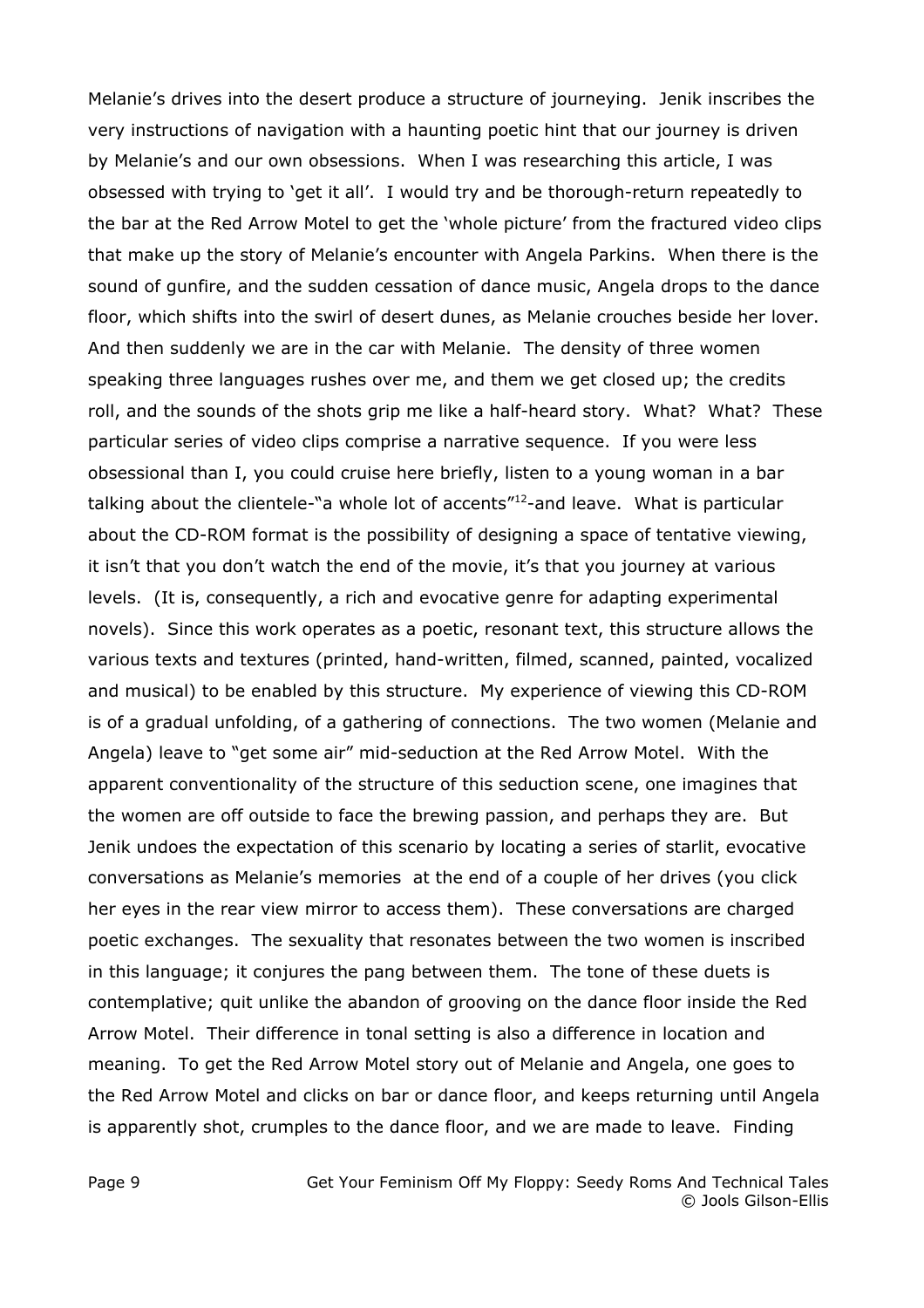these quiet conversations is a surprise; no narrative sequence drives you to expect to find them where they are.

Jenik inscribes sexuality here as a process of translation; as a shift and slippage between texts. In the CD-ROM the narrative and poetic texts are largely uttered by the actress Lora Moran/Melanie. It is her voice which evokes the scenes, but she does so as an act of translation from text to text, from novel to uttered speech, from the text of a young runaway (Lora Moran-see later). Texts uttered and written produce a matrix of connections which begin with Brossard's text; itself producing a writer and a translator (Laure Angstelle and Maude Laures). Melanie as a character and Lora Moran as a real young woman both write journals that appear in *Mauve Desert*. Jenik's acts of translation are marked in her Maker Map.<sup>13</sup> I mark my own acts of translation here in this paper-I lay another text between the many that shift before me.

Each of Melanie's journeys into the desert begins as a collage dominated by a scan of the open page of Brossard's novel from which the text of the drove is taken. This is not only Brossard's text, it is also Jenik's text, scribbles of notes, under-linings and out-linings of the novel; her notes for adaption/shifting themes/shots. (It also recalls Maude Laures' making notes for translation on the Laure Angstelle book). Jenik places another textual layer over and between Brossard's text.<sup>14</sup> This text can function as backdrop/texture in the lust for finding something to click and bring about change. I certainly related to it in this way until I realized that these were not random selections of text, but the precise pages from which Melanie spoke as she drove into the desert. Then I began to read the text before driving off with Melanie, and to get frustrated at the bits that were obscured by the rectangle of car interior placed screen center. I get into the car with Melanie, listen to her speaking and watch her world through the windscreen.

Page 10 Get Your Feminism Off My Floppy: Seedy Roms And Technical Tales © Jools Gilson-Ellis In the Yucca Mountain drive, a text of haunting poetry is spoken by Melanie, as she takes the Meteor through a landscape of trees filmed in black and white. Her memory at the end of this journey, is formed in film-script. You can click on her eyes reflected in the rear-view to get red script. In this un-performed performance text, Melanie returns to the Mauve Motel, flops on her bed and masturbates, a voice-over, which we do not hear, but see written, has Melanie say "The fingers that gripped the pencil so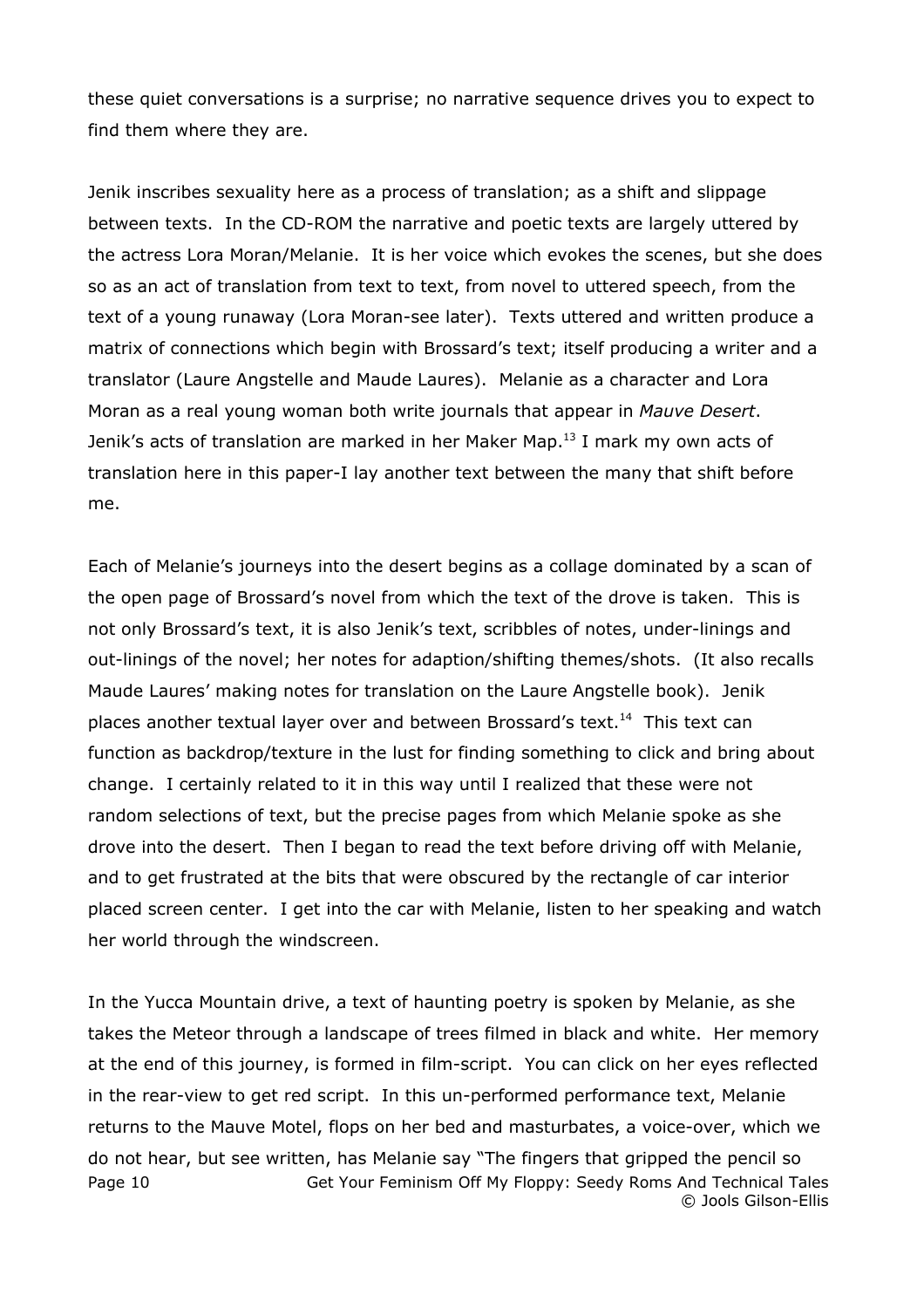tightly need an ending. Right there and there…" as if her practice of writing were also a practice of sexuality, as it is here, as she has sex with herself in script.

In the glove compartment of the Meteor Melanie steals each night to drive into the desert, there are various maps, a revolver and a notebook. At the end of both versions of Melanie's narrative in Brossard's text, she finally departs saying "I cannot get close to any of you." In 'real life' the 14-year-old actress who played Melanie (Lora Moran) also ran away after the end of shooting. This was complicated by the fact that the actress who played Melanie's mother in *Mauve Desert* (Kathy) was Lora Moran's real mother. The notebook here in the glove compartment is no work of fiction, but the real journal of Lora Moran kept during this time, and used here with her permission. What all this evokes is a profound affront to borders of fiction/nonfiction and genre. Moran's name (*Lora)* is oddly the same as the other two major forgers of fiction in this scenario-*Laure* Angstelle (the fictional writer of the book about Melanie) and Maude *Laures* (the fictional translator). For Lora Moran, forging corporeal fiction by playing Melanie pre-figures her own departure. Such a taking of leave appears like another translation in the CD-ROM Jenik suggests powerfully that the material and psychological process of making this work are, in fact, also its content. A page of Moran's journal says simply "I HATE COMPUTERS.'

In one of the starlit conversations between Melanie and Angela, Angela asks about her tattoo. Melanie says "I find it strengthening. It makes me feel looked over." In the Maker Map you can find some documentary footage of the film-making process, and there is a shot of Adrienne, just having finished drawing the tattoo on Lora Moran's arm. Jenik asks her what she thinks, and Moran, pensive, looks curiously at it, and sticks her tongue in her cheek. Here layers of meaning complement an art work about translation. Moran's quiet intake of the tattoo on her arm is haunting in it s quietness. Melanie is full of language-she writes and speaks in poetry, like the childwoman wrought in fiction that she is.

# **PUPPET MOTEL – LAURIE ANDERSON**

Finally, I wanted briefly to mention Anderson's work in relation to the other two works analyzed here. Laurie Anderson's CD-ROM *Puppet Motel* is visually a big contrast to

Page 11 Get Your Feminism Off My Floppy: Seedy Roms And Technical Tales © Jools Gilson-Ellis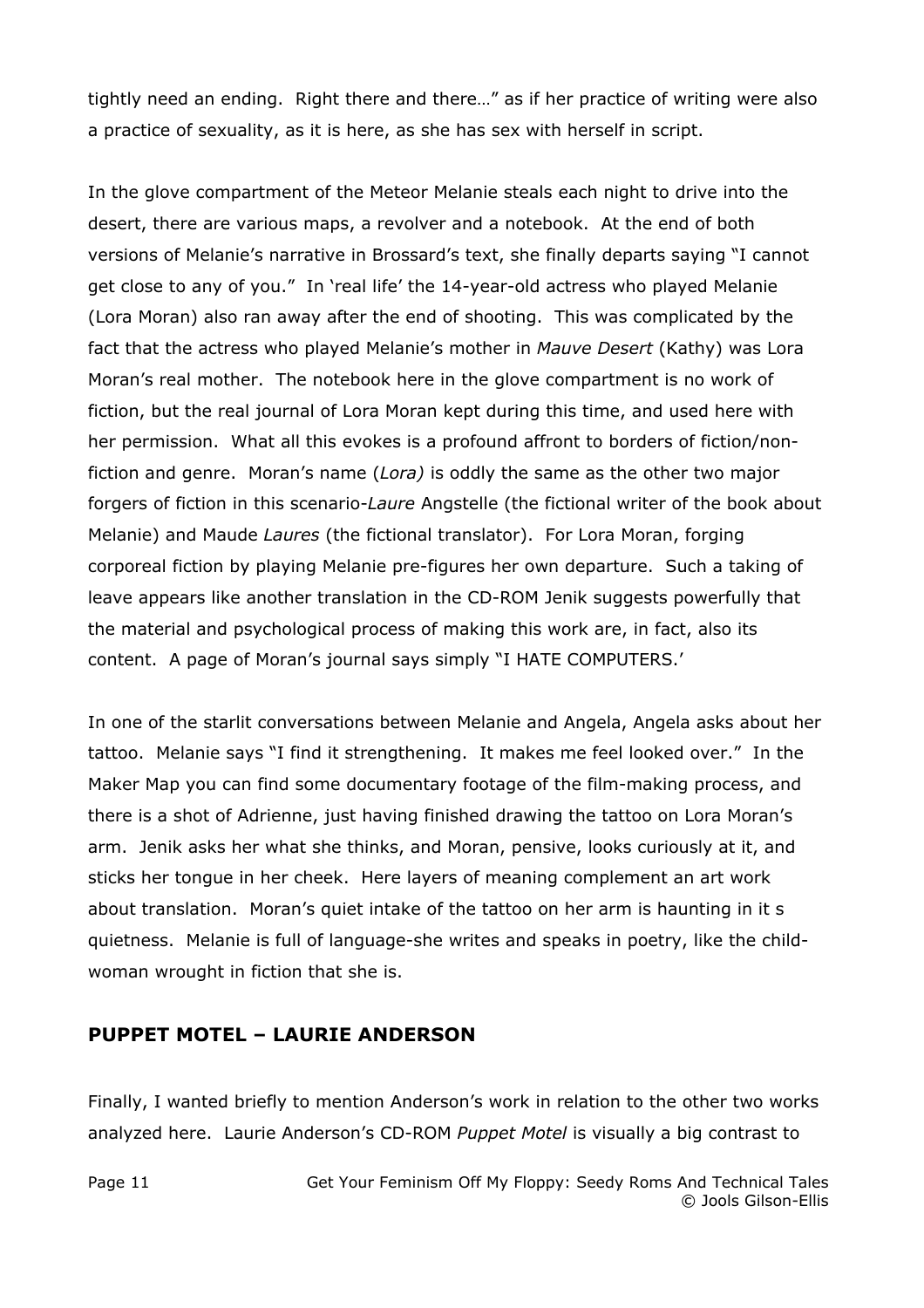either *mouthplace* or *Mauve Desert*, both of which are collagic and marked by the processes of crafting them from video, scans, and manipulated imagery. Anderson's world in *Puppet Motel* is more digital in origin, since much of its visual geography is entirely generated by computer. This aesthetic is largely the result of Anderson's collaboration with whiz-kid programmer Hsin-Chien Huang. Many of the spaces are stunningly beautiful. Sites range from the specific detail of virtual rooms, to more abstract spaces where shapes and bodies float. Anderson's characteristic of contrasting high-tech with her haunting, understated texts is reproduced here. Like *mouthplace* and *Mauve Desert*, the female speaking voice is a constant refrain. In Puppet Motel, Anderson's voice is framed by another refrain of digital voices-recorded phone messages, computer warnings, which make more stark the contrast between the corporeal and the electronic. Many of the rooms in *Puppet Motel* are shadowy places of half-light. In one of these rooms a tape spins in the darkness, and a computer-generated voice repeats in litany "love me, love me, love me, now." Time passes oddly, the light from a high window sweeps the room like the passing of cars in the night, or like days rushing by. This place suggests a melancholy sexuality wrested from bodies; the mannequin (the puppet of the title) lies in the half-light stuck between romantic phrases and a lost body. If you go into the mirror, Anderson tells the story of seeing lipstick kisses accumulate on the mirror in the office of a psychiatrist she visited. Her doctor can't see the kisses from where he sits, and it turns out that his twelve-year-daughter has been coming in and kissing the class. Anderson traces here an adolescent sexuality inscribed in tricks of light and mirrors.

*Puppet Motel* is peopled with odd bodies – ventriloquist dolls, little computergenerated puppets, shadows across windows, a woman's sudden breath. The sexuality inscribed here seems fragmented or absent, as if the digital invokes a closing-off, a separation between lived lives and their electronic representation. This is often Anderson's theme, in a way that is quite different from the Mauve Desert and mouthplace.

Page 12 **Get Your Feminism Off My Floppy: Seedy Roms And Technical Tales** © Jools Gilson-Ellis In more than twenty years of performance art practice, Anderson has often used the individual's alienation from technology as a zeitgeist. Her irony has always been that she uses technology itself to describe this relationship. In *Puppet Motel*, the rooms are almost always empty; in our mouse-shifting we constitute their only inhabitants. There is something about the particular impact of rendered images which makes it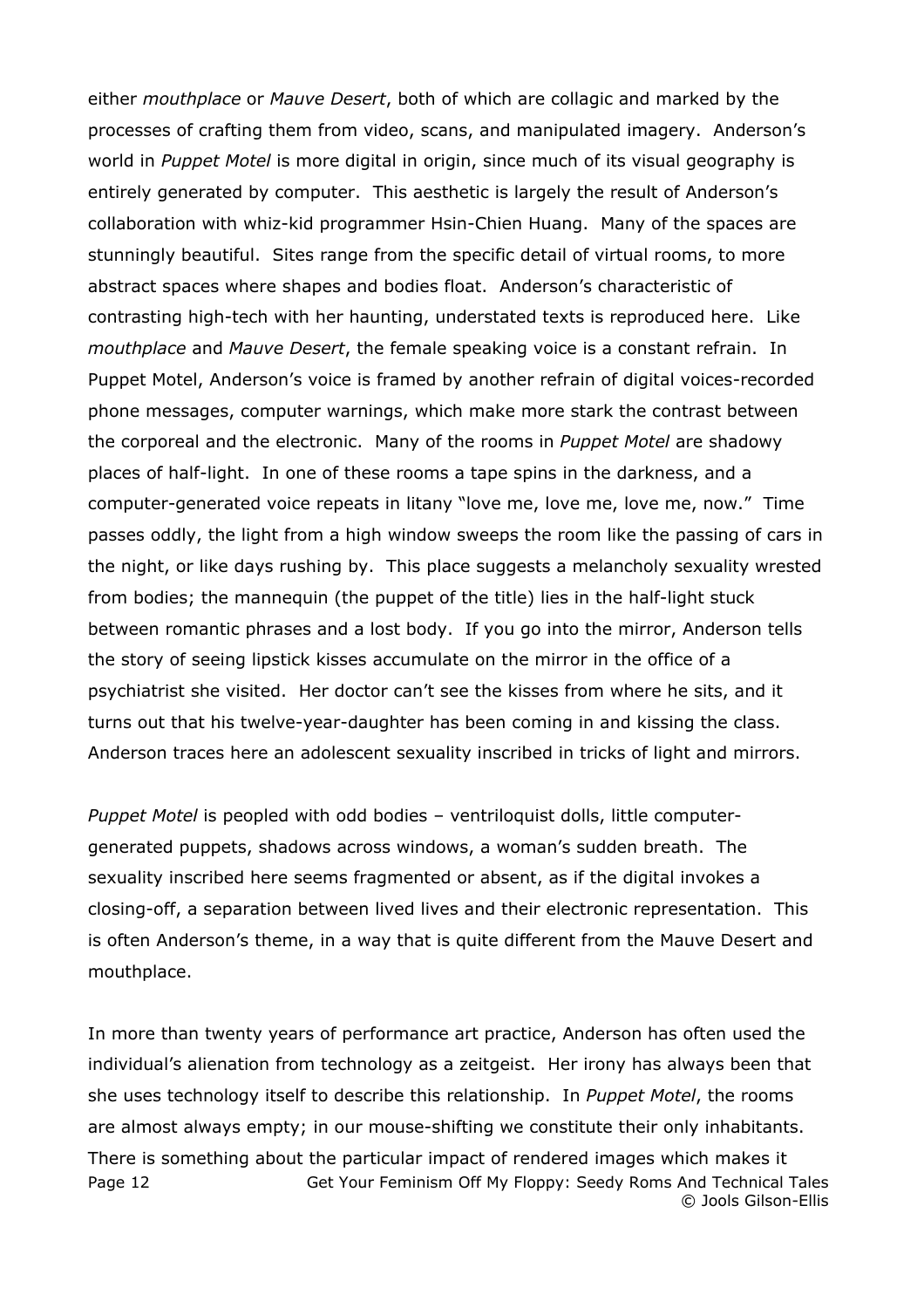unsurprising that here are no bodies here. Cubes, spheres and other surfaces are perfect. They are very unlike the messy feminine I began this piece describing. It is as if in retaining a computer-generated aesthetic, Anderson makes room for no body. She and Huang craft a haunted house, in which the auditory rather than the visual is the primary mode of "marking' with the female body. And it is here, between the grain of Anderson's voice and the imagery it haunts that a critique opens up in dialogic play between the feminine and digital. This melancholy sexuality, this breathlessness in the dark, suggests the underside of the digital, or its failure. It disrupts the clarity of digital self-sufficiency; a tripping-up between Anderson's utterance and its incorporation into the space before me. I half-hear this to half-tell you.

*\* \* \* \* \**

I press buttons here, in orders I have learnt especially for you to understand. Dennis O'Sullivan at the Computer Centre watches me push my luck as I sit down once again on the only apple Macintosh I can find to view these CD-ROMs. Every time I visit these days, he tells me, a little reluctantly, that he should already have returned the machine to some locked space in the Maltings. I write of an intimate solitary viewing, but for myself, I take the lift up to the top floor of the science building, sit in a busy office near the door, get cold as the wind rises once again through these high windows, and peer. Getting access to computers with CD-ROM drives and enough memory to run these works is more than a little hindrance to viewing them. I know this. But I know equally of the importance of pursuing this work. I spend hours wandering and wondering in Jenik's gorgeous and inspiring work, I leave messages for Laurie in *Puppet Motel*-and find her smiling in dark rooms. All this whilst I trawl *mouthplace* for bugs, note them in detail, re-record texts, suggest differences in rhythm, and send them in long lists to Richard in Ohio. I speak to Adriene through the electronic ether; the story of Melanie and Angela haunts me, not least because these ore the names of my two sisters. What kind of secrets are there? And what kind of secret is a digital secret, and how will I tell you?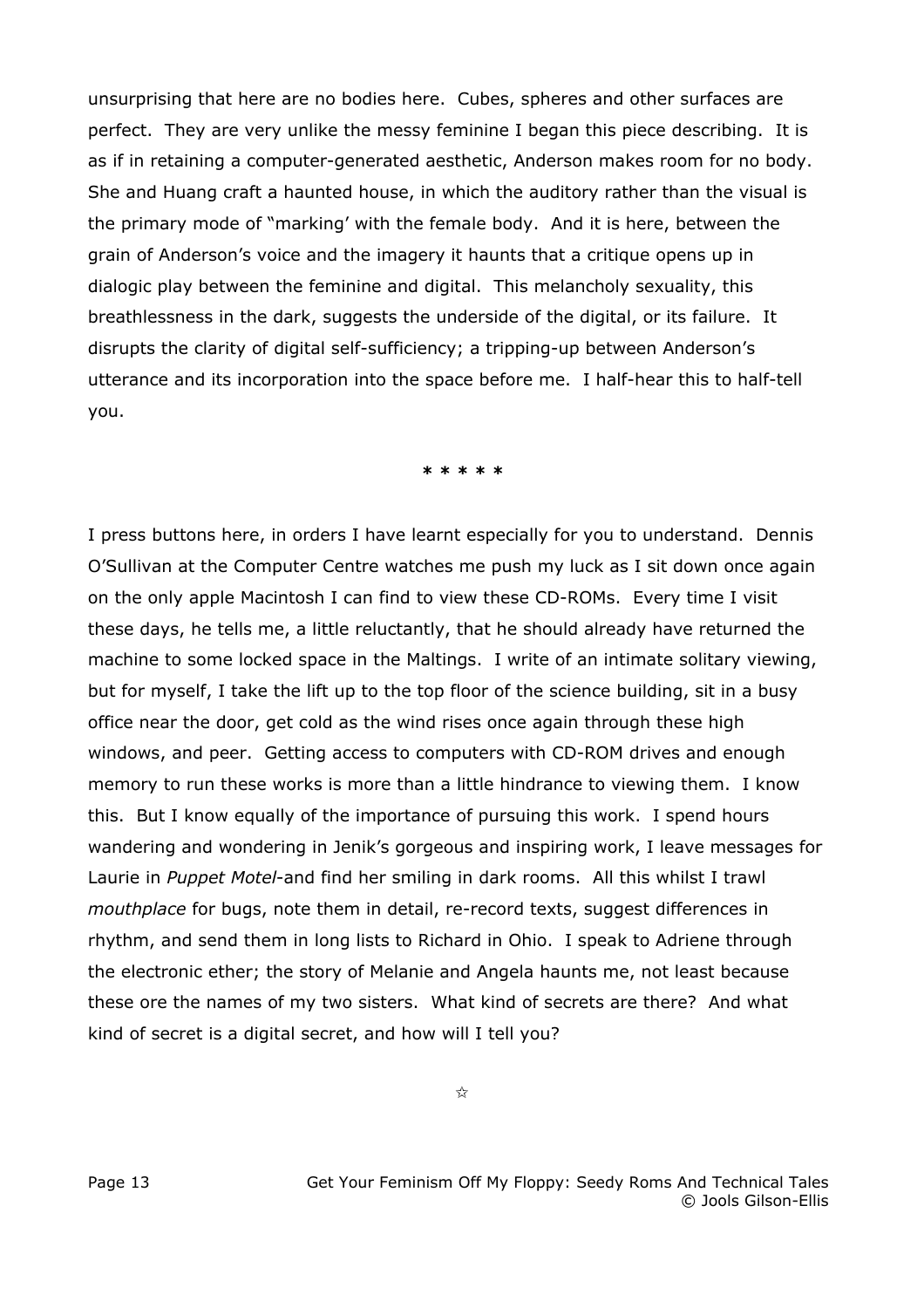(Jools Gilson-Ellis is a feminist writer, performer and choreographer whose recent art work includes collaborations with director/film-maker Johannes Birringer, and composer/programmer Richard Povall. The artist's CD-ROM *mouthtplace*, the result of the collaboration with Povall, was published in 1997 (*mouthplace*, New Hampshire, Frog Peak Music, 1997). Recent performances include *Difficult Joys* at Dartington Arts Gallery, January 1996, *Lively Bodies, Lively Machines*, Split Screen Festival, Chichester, July 1996, and *mouthplace Live* at Steim, Amsterdam, September 1996. Jools Gilson-Ellis is Lecturer in English (Drama) at University College Cork, Ireland. Address correspondence to: jools@halfangel.ie.)

[Haworth co-indexing entry note]: "Get Your Feminism Off My Floppy: Seedy ROMs and Technical Tales" Gilson-Ellis Jools. Co-published simultaneously in *Journal of Lesbian Studies* (The Haworth Press Inc.) Vol. 2, No 2/3,1998, pp.95-109; and: Acts of Passion: Sexuality, Gender and *Performance* (ed: Nina Rapi and Maya Chowdhry) The Haworth Press, Inc., 1998, pp. 95-109; and: *Acts of Passion: Sexuality, Gender and Performance* (ed: Nina Rapi, and Maya Chowdhry) Harrington Park Press, an imprint of The Haworth Press, Inc., 1998, pp. 95-109. Single or multiple copies of this article are available for a fee from The Haworth Document Delivery Service [1- 800-342-9678, 9:00 a.m. –5:00 p.m. (EST). E-mail address: getinfo@haworthpressinc.com].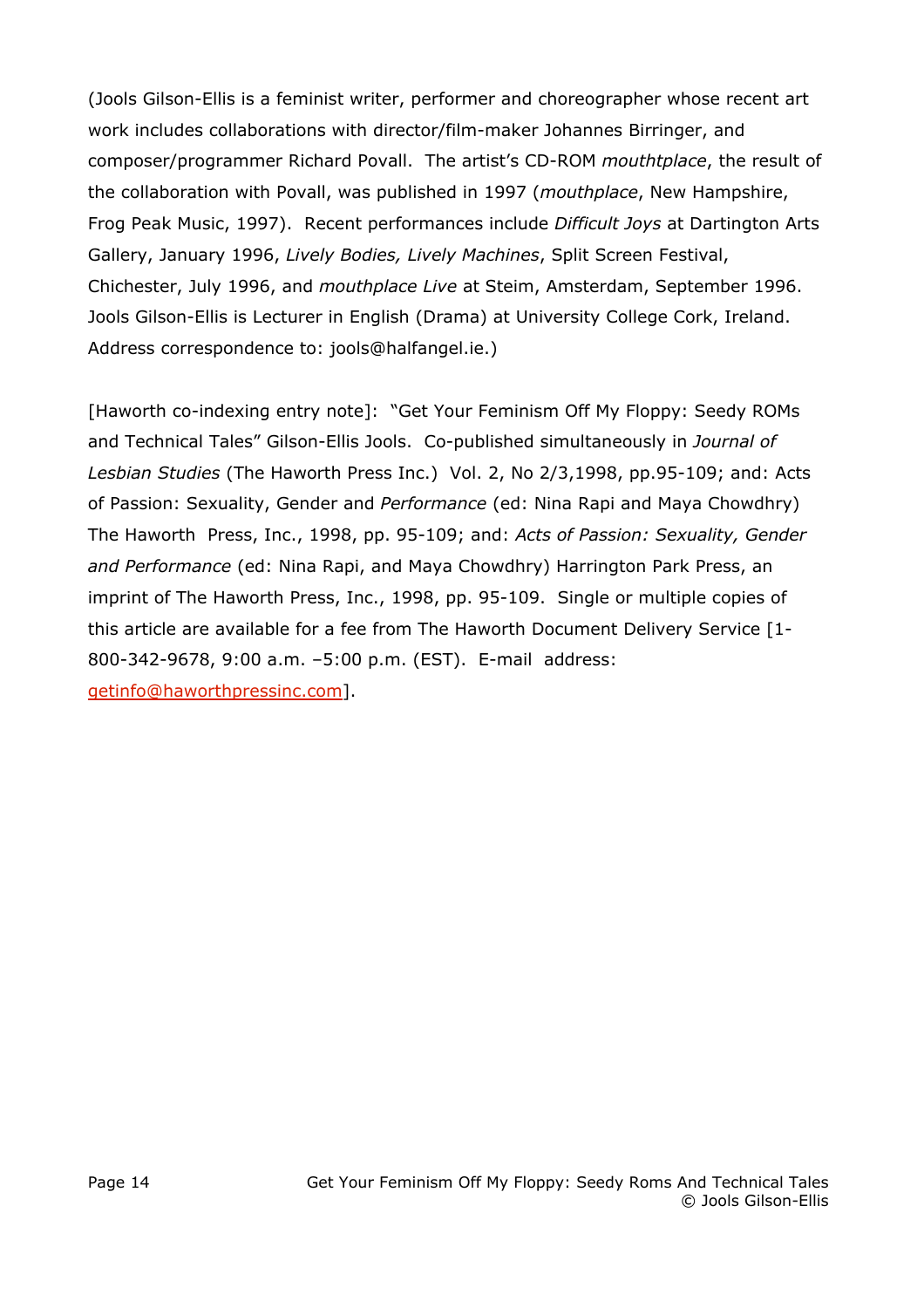### **BIBLIOGRAPHY**

- Douglas, Mary. *Purity and Danger*: *An Analysis of the Concepts of Pollution and Taboo* (London: Routledge & Kegan, Paul, 1966).
- Grosz, Elizabeth. *Volatile Bodies: Towards a Corporeal Feminism* (Bloomington and Indianapolis: Indiana University Press, 1994).
- Haraway Donna J. *Simians, Cybrogs and Women, The Reinvention of Nature* (London: Free Association Books, 1991).
- Laurel, Brenda. *Computers as Theatre* (Reading, Massachusetts: Addison-Wesley, 1993). van Niekerk, Mike. " Cinema of another Kind" *The Age*, 30 July 1996, p. D2.

## **DISCOGRAPHY**

Anderson, Laurie with Hsin-Chien Huang*. Puppet Motel* (New York: Voyager. 1995).

Gilson-Ellis, Jools and Richard Povall. *mouthplace* (New York: Frog Peak Music, 1997).

Jenik, Adriene. *Mauve Desert, Mauve Desert*: *A CD-ROM Translation* is available to purchase by direct order to individuals for \$39.95 CD-ROM only, or bundled with the English translation of Brossard's own novel, also titled Mauve Desert (translated by Susanne Lotniniere-Hardwood). To order *Mauve Desert* contact: A Jenik, 216 North Commonwealth Avenue, Apartment A, Los Angelus, CA 90004 (email: depop@earthlink.net).

#### **ENDNOTES:**

 $\overline{a}$ 

2 Douglas, Mary. *Purity and Danger*: *An Analysis of the Concepts of Pollution and Taboo* (London: Routledge & Kegan Paul, 1966).

Page 15 Get Your Feminism Off My Floppy: Seedy Roms And Technical Tales © Jools Gilson-Ellis

 $<sup>1</sup>$  This is particularly true during pregnancy and adolescence, where the presence of two bodies</sup> within one body in the former, and the on-set of menstruation in the latter, confuse the clarity of the discrete body.